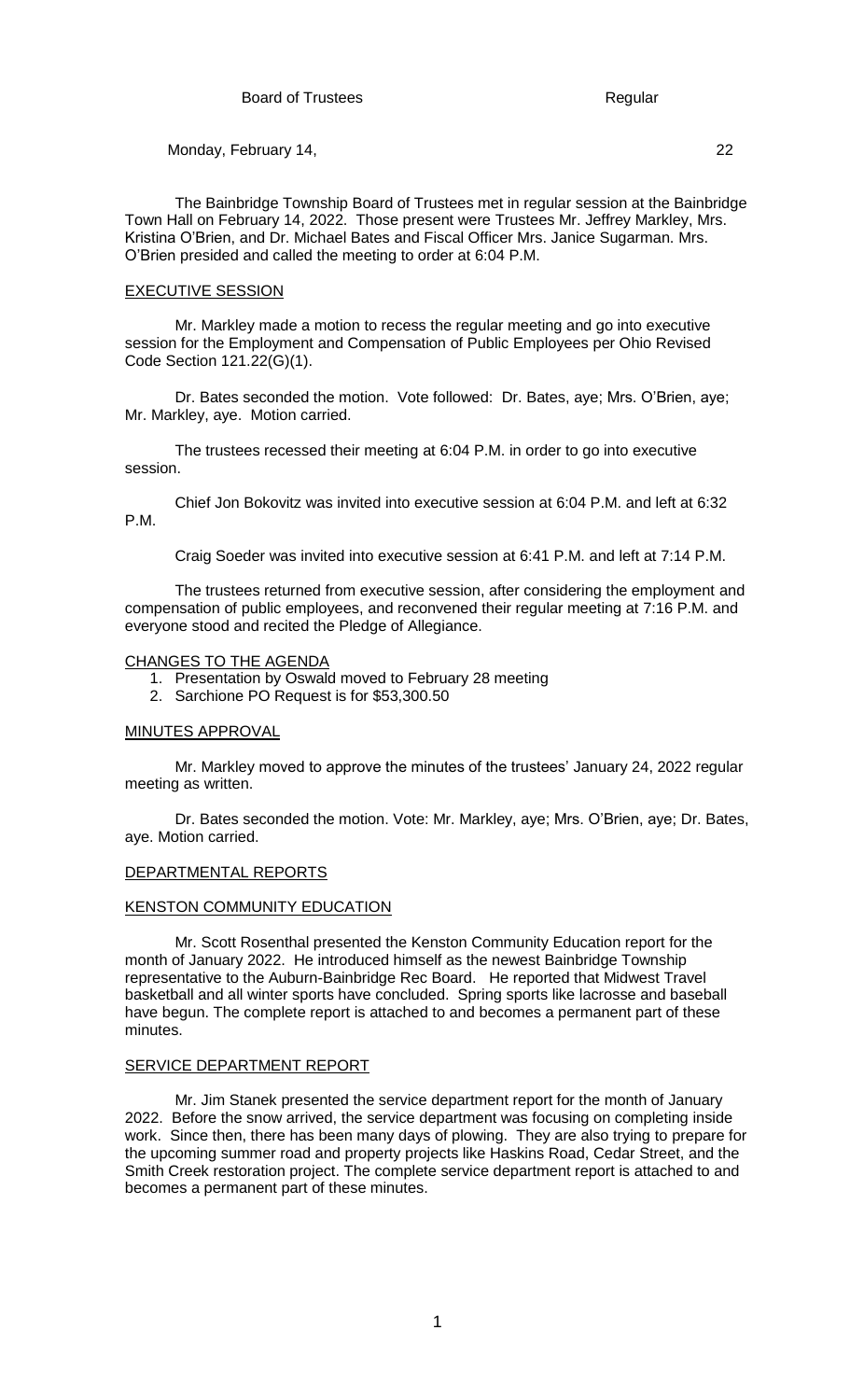## FISCAL OFFICE REPORT

Mrs. Janice Sugarman presented the fiscal report for the month of January 2022 and year-end 2021. The general fund balance is \$2,160,350.31 as of January 31, 2022. She reported that the fiscal office closed FY 2021 on February 1, 2022. The Civic Club received their NOPEC sponsorship money. Permanent appropriations meetings with department heads have begun. The first half tax advances have been received in the amount of \$2,519,101.00. The Audit Committee has been formed and is on the agenda tonight for approval. The complete fiscal report is attached to and becomes a permanent part of these minutes.

# PUBLIC COMMENTS

Mr. Henri Preuss of Kenston Lakes complimented the road department on how well they cleared the roads during the storms. In addition, he complimented the fire and police departments on how well they responded to all of the accidents during the storms.

### FIRE DEPARTMENT – NEW BUSINESS

# Training Request – Burge

Mr. Markley made a motion to approve the training request for Assistant Chief Burge to attend the International Training Conference for Arson Investigators in Jacksonville, FL from April 10-15, 2022 at an estimated cost of \$2,315.00 with the use of a township vehicle per the recommendation of the fire chief and as specified in the training request.

Dr. Bates seconded the motion that passed unanimously.

# Training Request – Grachanin and Liptak

Mr. Markley made a motion to approve the training request for firefighters Kristen Grachanin and Nate Liptak to attend NFA Command and Control of Incident Operations class in Emmitsburg, MD from August 13 - 20, 2022 at an estimated cost of \$480.00 each with the use of a township vehicle per the recommendation of the fire chief and as specified in the training request.

Dr. Bates seconded the motion that passed unanimously.

# Training Request – Measures

Mr. Markley made a motion to approve the training request for Captain Bill Measures to attend the Mayday management training in Phoenix, AZ from February 17-18, 2022 at an estimated cost of \$1,715.38 per the recommendation of the fire chief and as specified in the training request.

Dr. Bates seconded the motion that passed unanimously.

### Request to Accept Donations

The trustees were in general agreement to accept the donation of a gift card to Subway in the amount of \$100.00 from Mr. Tim Varga in accordance with ORC 505.10, and with extreme gratitude for the donation which will be used towards meals for the fire department employees.

### **Stepped Pay Grade Increase**

Mr. Markley made a motion to approve the stepped pay grade increase for firefighter Jack Dorsky to EMT-P Grade B with an hourly rate of \$25.85 effective February 26, 2022 per the collective bargaining agreement and the recommendation of the fire chief.

Dr. Bates seconded the motion that passed unanimously.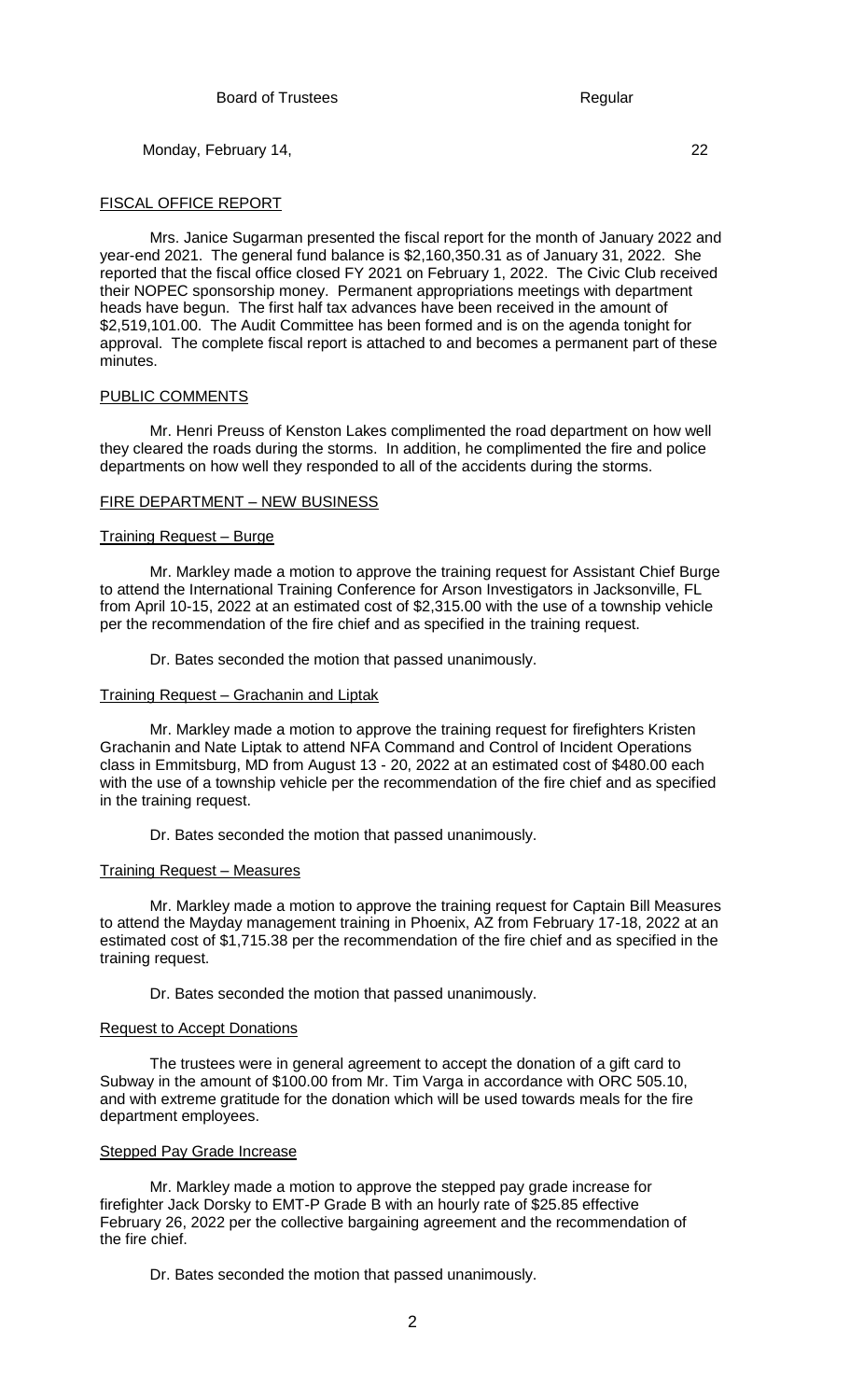POLICE DEPARTMENT – NEW BUSINESS

#### Memorandum of Understanding

Mr. Markley made a motion to approve the Memorandum of Understanding between Bainbridge Township and the Fraternal Order of Police Lodge No. 67 regarding bargaining unit employees appointed as police canine handlers effective once it is signed by all parties and ending December 31, 2022 per the recommendation of the police chief.

Dr. Bates seconded the motion that passed unanimously.

#### Employment of Public Employee

Mr. Markley made a motion to hire Richard Frangipane as a full-time Bainbridge Township Peace Officer/Constable starting as a Grade B Patrolman with a starting salary of \$72,733.34 effective February 15, 2022, with the condition that he passes his OPATA training and obtains his state certificate, per the recommendation of the police chief. There will be a one-year probationary period beginning at the end of his OPATA training.

Dr. Bates seconded the motion that passed unanimously.

#### SERVICE DEPARTMENT – NEW BUSINESS

#### Change Order #1 and Final Pay Application – RS-BAI-V-2021

Mr. Markley made a motion to approve change order #1 for project RS-BAI-V-2021, the Resurfacing of Various Roads, which reflects an increase in the total contract cost with Perk Company, Inc. by \$11,336.33, per the recommendation of the service director and the Geauga County Engineer.

Dr. Bates seconded the motion that was passed unanimously.

Mr. Markley made a motion to approve the final pay application for project RS-BAI-V-2021, the Resurfacing of Various Roads, in the amount of \$93,687.83 paid to Perk Company, Inc. per the recommendation of the service director and the Geauga County Engineer, noting that the maintenance bond and corrective action period will run from November 30, 2021 through November 30, 2022.

Dr. Bates seconded the motion that was passed unanimously.

#### Authorization to Solicit Quotes for Tree Removal

Mr. Markley made a motion to authorize the service department to solicit quotes for tree removal along Section A of Haskins Road, TR-0191, with all proposals due on February 16, 2022 and requiring a completion date of March 31, 2022, per the recommendation of the service director.

Dr. Bates seconded the motion that passed unanimously.

#### Resolution Authorizing Participation in ODOT Cooperative Purchasing

Mr. Markley made a motion to approve Resolution 02142022-A authorizing participation in ODOT Cooperative Purchasing Program effective for the years 2022-2023 per the recommendation of the service director.

Dr. Bates seconded the motion that passed unanimously.

#### Proposal for Waterline Service

Mr. Stanek and the trustees discussed the process for connecting to the waterline. The proposal for design work on the agenda tonight is only the first step of three steps. The other steps include the actual work inside the township buildings and outside.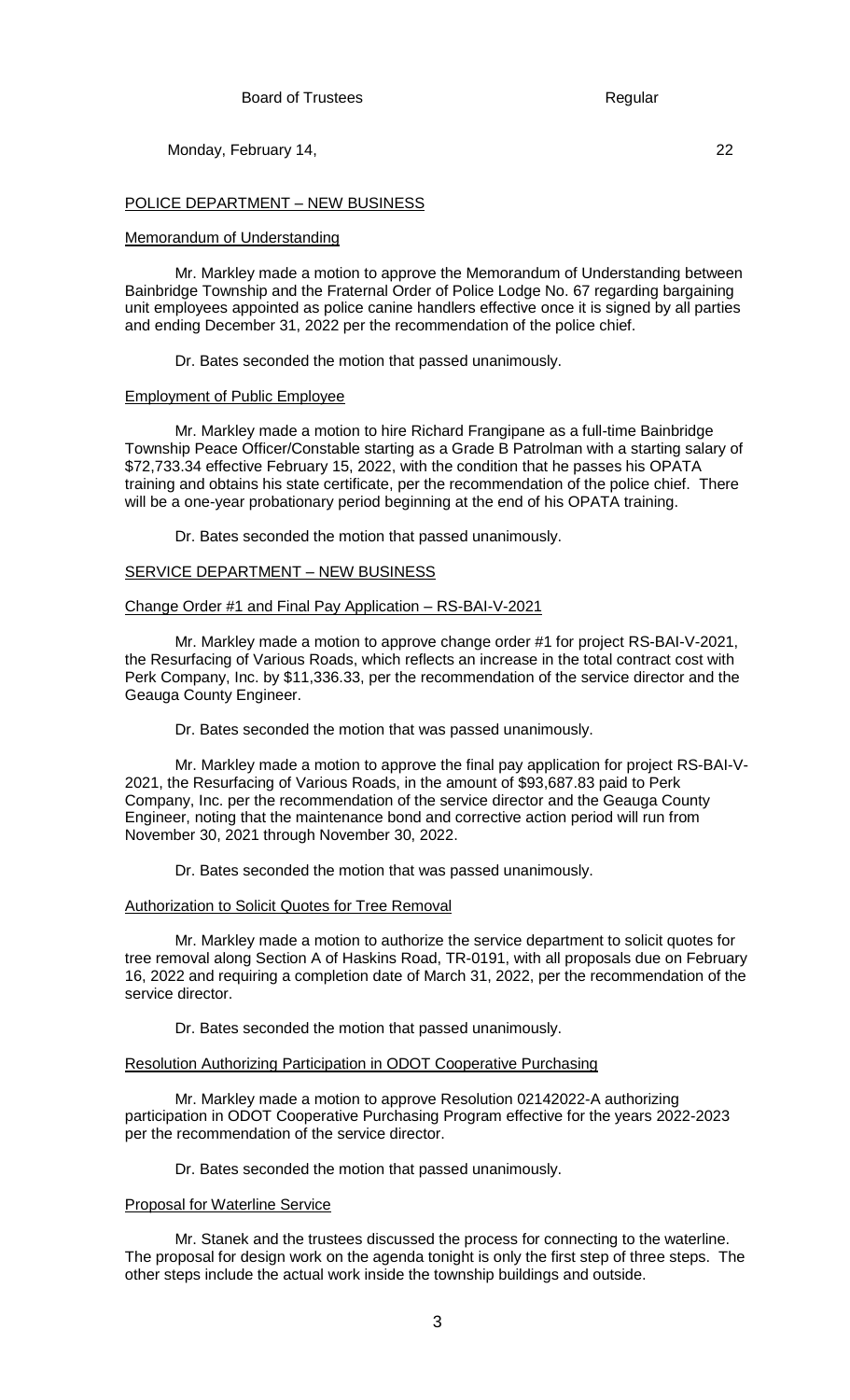## Stormwater Structure Design Discussion – Cedar Street

Mr. Stanek explained the process for stormwater structure design on Cedar Street to the trustees. They discussed the proposal from Burgess & Niple. The trustees recognize the need to meet with Chagrin Falls. No action will be taken at this meeting. The proposal is with legal counsel for review.

## Request to Declare Obsolete

Mr. Markley made a motion to declare the following vehicles obsolete and no longer needed by the township pursuant to ORC 505.10, per the recommendation of the road superintendent.

- 2004 Ford F-450 VIN# 1FDXF47P84ED46342
- 2009 International Durastar 4300 Low Pro VIN# 1HTJTSKL7AH191193
- 2010 International Workstar 7400 VIN# 1HTWDAZR2BJ345164
- 2001 Ford F-350 Utility Truck VIN# 1FDWX37531EC02930
- 2001 International 4700 VIN# 1HTSLAAMX1H312131

Dr. Bates seconded the motion that was passed unanimously.

### Approval to sell on Govdeals.com

Mr. Markley made a motion to allow the listing of the obsolete five vehicles on Govdeals.com for sale in accordance with ORC 505.10, per the recommendation of the fiscal officer.

Dr. Bates seconded the motion that was passed unanimously.

### Request to Advertise for Bid – Road Materials

Mr. Markley made a motion to allow the fiscal officer to advertise for bids for Road Maintenance Materials as specified in the service department's submitted list with a bid opening on March 4, 2022 at 10:05 A.M. per the recommendation of the service director.

Dr. Bates seconded the motion that passed unanimously.

# MOU with County Engineer for Road Markings

Mr. Markley made a motion to approve the Memorandum of Understanding with the Geauga County Engineer's Office, Resolution 02142022-B, entering into an agreement where the Engineer's Office will repaint all road markings east of Route 306 in Bainbridge Township at a cost of \$57,200.00 the recommendation of the road superintendent.

Dr. Bates seconded the motion that passed unanimously.

### TOWN HALL – NEW BUSINESS

### NOPEC NEC Grant 2022

Mr. Markley made a motion to approve Resolution 02142022-C, finding it to be in the best interest of the township to accept the NOPEC NEC 2022 grant in the amount of \$29,799.00, which has been reviewed by legal counsel, and to allow the chair to sign the resolution.

Dr. Bates seconded the motion that passed unanimously

### 422/306 Interchange Study

This item will be moved to Pending Business and will be addressed at a future meeting.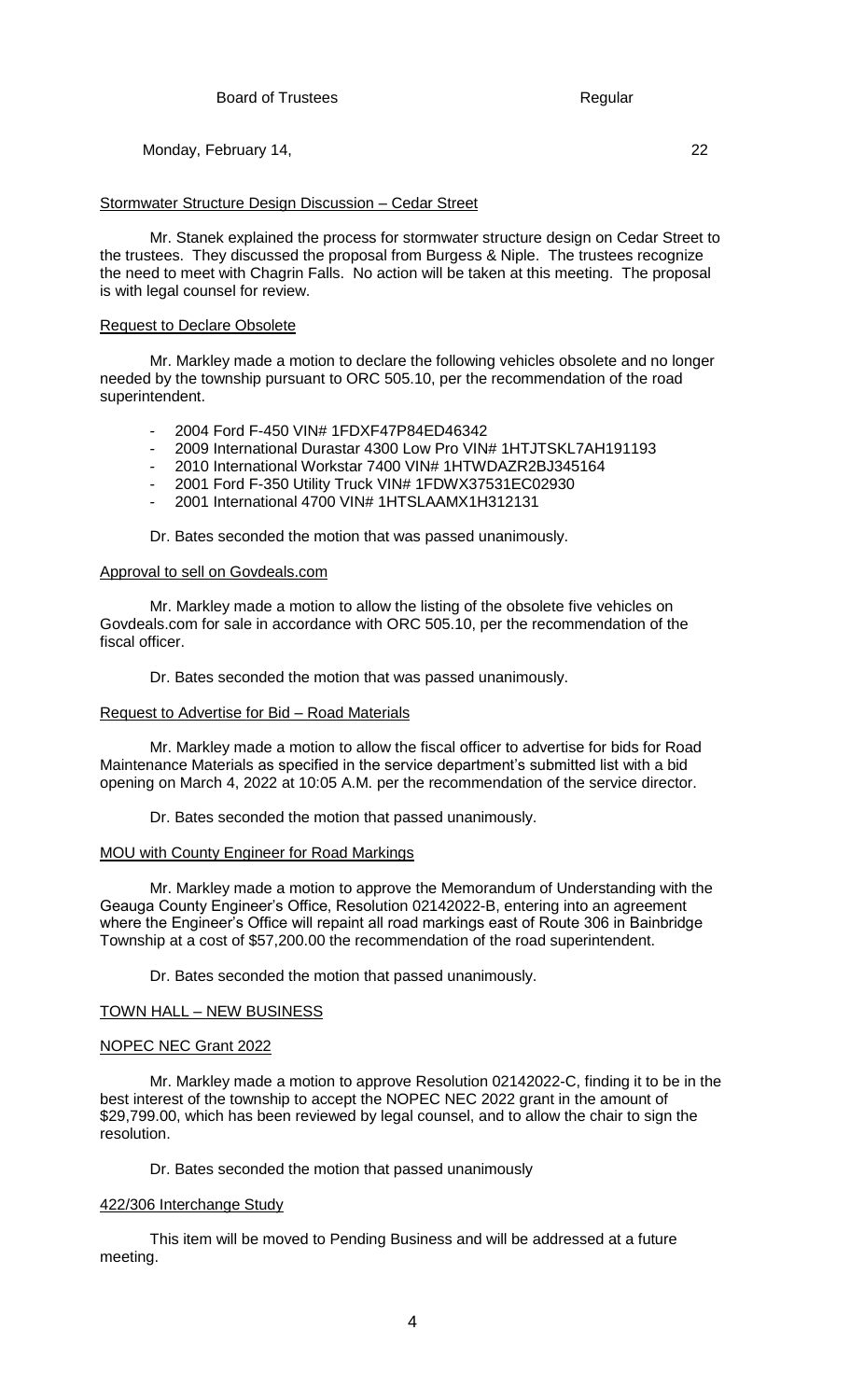## Fireworks Proposal

The trustees discussed dates for the 2022 fireworks in the township. They will work with the school, the insurance company, and legal counsel to work out any liability issues. The proposal will be addressed at a future meeting.

# Trex Transfer

Mr. Markley made a motion to approve the Trex transfer of a liquor license from Yours Truly of Beachwood, Inc. to ARDZ 2, Inc. for a D-5 permit transfer and authorize the fiscal officer to sign and complete the paperwork.

Dr. Bates seconded the motion that was passed unanimously.

# FISCAL OFFICE - NEW BUSINESS

### Audit Committee

Mr. Markley made a motion to appoint the following people to the 2022 Audit Committee for a two-year period until the next audit based on the recommendation of the fiscal officer.

- Mr. Ted Seliga, Mrs. Terry Rose, Mrs. Kristina O'Brien, Mrs. Janice Sugarman, Mr. Jeff Villers, Mr. Max Yost
- Dr. Bates seconded the motion that passed unanimously.

### PURCHASE ORDER APPROVALS

Mr. Markley made a motion to approve the purchase orders listed below as submitted by the Fiscal Officer.

Dr. Bates seconded the motion that passed unanimously.

### Purchase Order Request List

- 1. Chagrin River Watershed Partners 2022 Membership \$5,103.00 (General)
- 2. Sarchione Chevrolet New Truck \$53,415.00 (Fire)
- 3. Cleveland Clinic @ Work Physicals \$5,168.00 (Fire)
- 4. Hylant Administrative Services Legal Services \$5,000.00 (General)
- 5. JP Morgan (Force USA) Leg Press Machine \$2,548.99 (Fire)
- 6. Kiesler Police Supply Ammunition \$9,340.00 (Police)
- 7. Atwell's Police & Fire Equipment 25 Glock Pistols \$22,975.00 (Police)
- 8. Junction Auto Family 2022 Ram Cab/Chassis \$76,746.00 (Roads)
- 9. Kimble Recycling & Disposal, Inc. 2022 Clean-up Week \$6,000.00 (Roads)
- 10. Perk Company, Inc. RS-BAI-V-2021 Change Order & Final \$11,336.33 (Roads)
- 11. Douglas Nemeckay Landscape Design Services \$15,000.00 (General, Roads)
- 12. Geauga County Engineer PM-BAI-V-2022 \$57,200.00 (Roads)
- 13. Pengwyn Pumps for Brine System \$9,070.00 (Roads)
- 14. Gustoskey & Associates Watermain \$15,800.00 (Fire, Police, General)
- 15. Health and Fitness Equipment Centers Treadmill \$3,371.52 (Roads)

# EMERGENCY PO RATIFICATION

Mr. Markley made a motion to ratify the purchase order listed below as submitted by the Fiscal Officer.

- *-* Geauga Mechanical Water Leak \$3,567.50 (Police)
- Dr. Bates seconded the motion that passed unanimously.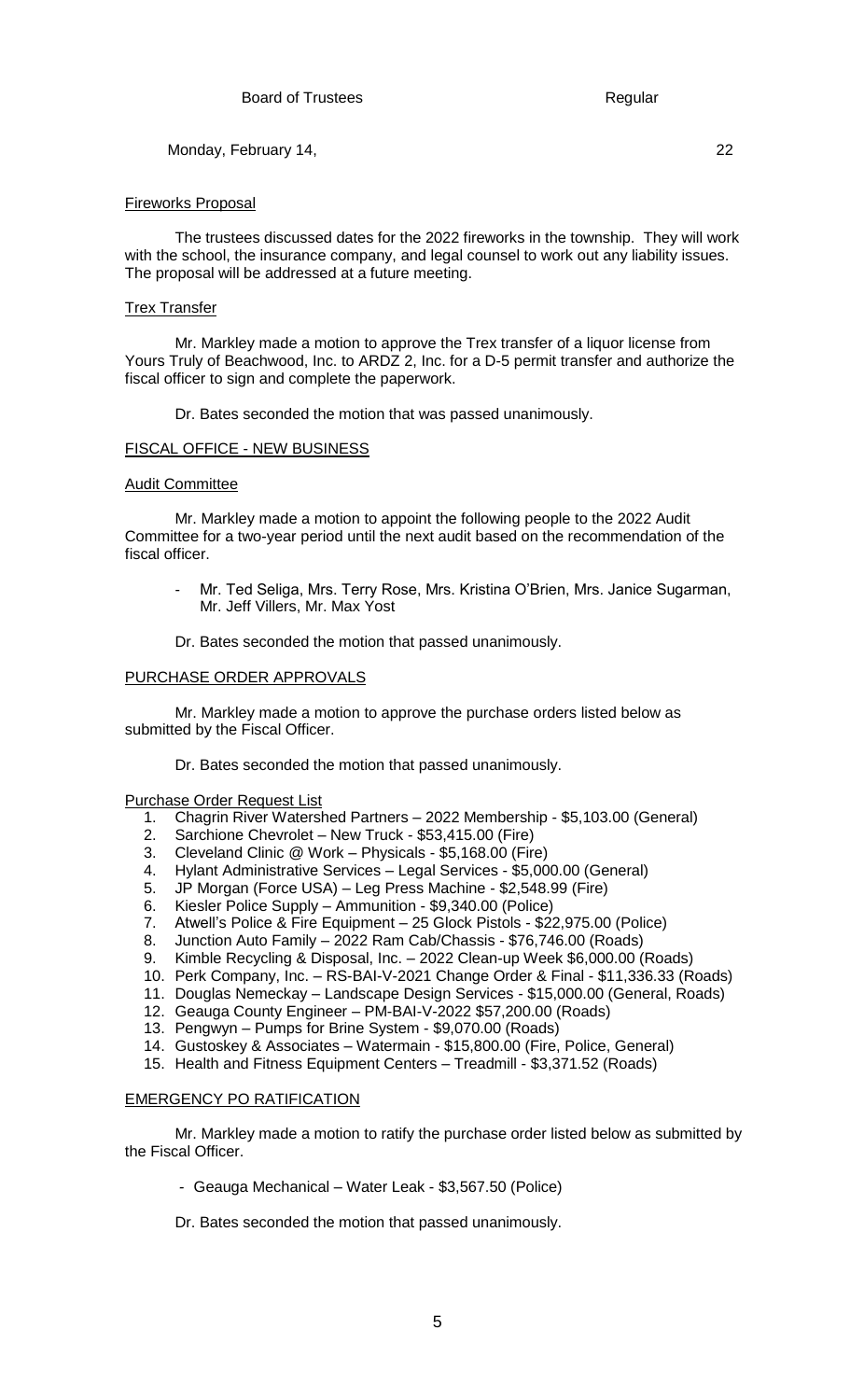## INVOICE APPROVALS

Mr. Markley made a motion to approve the invoices listed below as submitted by the Fiscal Officer.

Dr. Bates seconded the motion that passed unanimously.

**Invoices** 

- 1. Littler- Retainer \$250.00 (Police)
- 2. Littler- General Labor \$800.00 (Police)
- 3. Littler- Labor Negotiations \$825.00 (Police)
- 4. DS Architecture Town Hall \$6,933.75 (General)
- 5. Cargill Salt Fill-up \$26,716.63 (Roads)
- 6. K-Tech Specialty Coatings Beet Heet \$7,187.56 (Roads)

# FISCAL RESOLUTION APPROVALS

Mr. Markley made a motion to approve Resolution 02142022-D as submitted by the Fiscal Officer.

- Resolution to Increase Permanent Appropriations and Revenues for 2022 EPA 319 Grant Fund – 2908-760-730-0000 Improvement of Sites - \$807.88
- Dr. Bates seconded the motion that passed unanimously.

Mr. Markley made a motion to approve Resolution 02142022-E as submitted by the Fiscal Officer.

Resolution to transfer from General Fund to the Road Fund for work performed by the Road Department in the month of January 2022 – \$2,378.88

Dr. Bates seconded the motion that passed unanimously.

### Checks Dated January 25, 2022 through February 14, 2022

The trustees examined and signed checks and invoices from January 25, 2022 through February 14, 2022 consisting of warrants #38514 through #38635 in the amount of \$187,187.38.

NOTE: A register of said checks is attached to and becomes a permanent part of these minutes.

# ELECTRONIC TRANSACTIONS

Electronic transactions for the month of January 2022, #1-2022 through #31-2022 in the amount of \$781,245.45 are attached to and become a permanent part of these minutes.

# **CORRESPONDENCE**

- 1. Geauga County Public Library Newsletter Kris Carroll is the new Director
- 2. Fair Housing Resources Center Seminar March 10, 2022 9am

### PUBLIC INTERACTION

Mr. Max Yost asked about the clearing that is happening at the Geauga Lake property. The trustees explained that ICP is clearing the land to prepare for Menards and Meijer.

# LATE ADDITIONS

None.